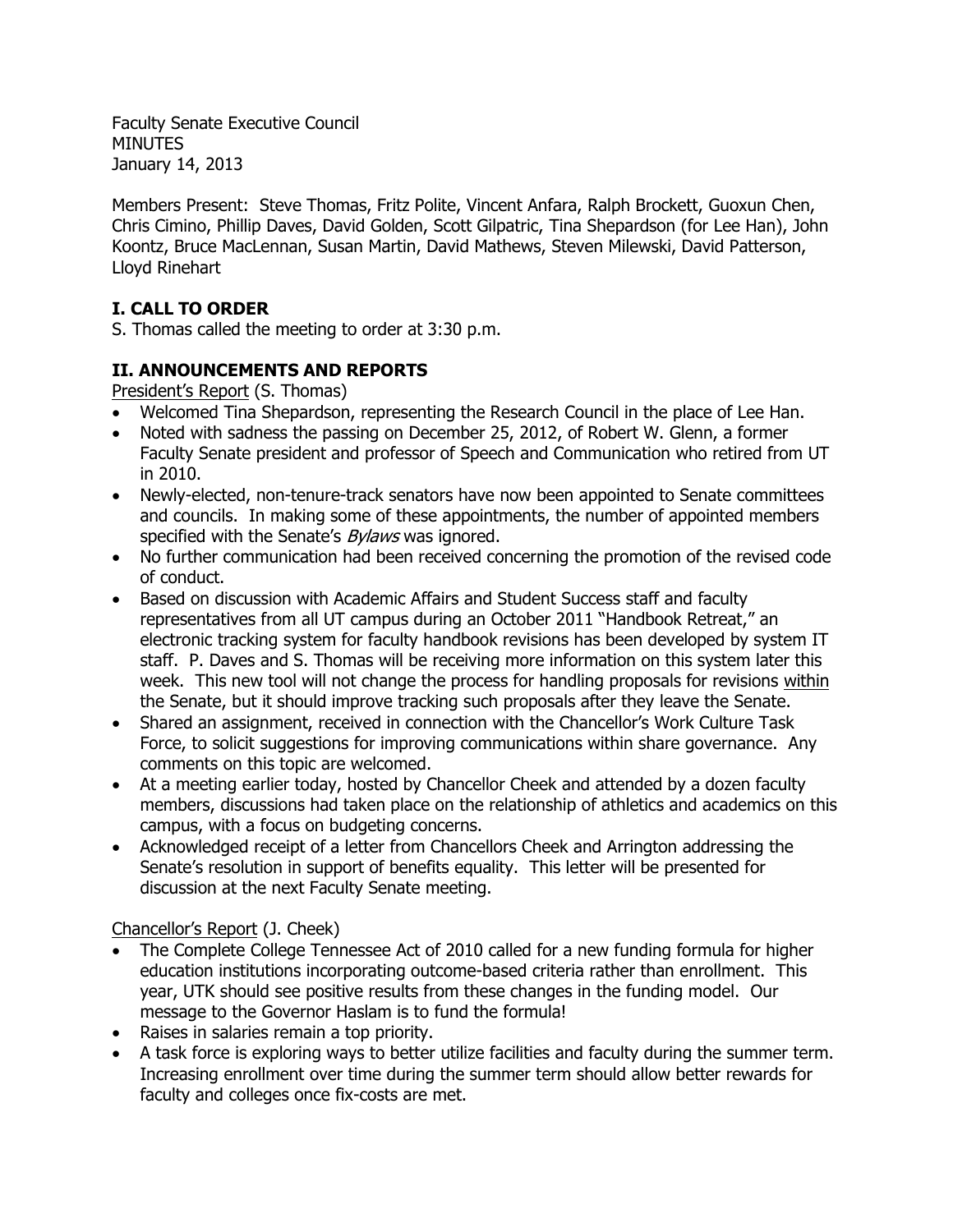- Currently, in-state students represent about 90 percent of our undergraduate enrollment. We would like to retain the current number of in-state students while increasing total undergraduate enrollment to about 21,500 students by increasing the portion of this figure represented by out-of-state and international students.
- Building needs and deferred maintenance are still high priorities, too.
- One means of improving faculty salaries has been to target development funds to support chairs and professorships. Over the past 18 months, 28 such positions have been funded in the amount of approximately six million dollars. We want to make this program the number one priority for donors.
- In response to a question, J. Cheek noted that the Take-15-Get-Out-in-4 program will be effective for students entering the university beginning August 2013. Annual increases in tuition will be limited to three percent for the four-year period.
- In response to a second question, S. Martin replied that the average class load is now 14.6 hours. However, there is general realization that more is involved than simply raising that average load. S. McMillian has been overseeing the Strategic Instruction Fund in an effort to eliminate bottleneck courses that prevent students from completing programs on schedule. A report of the working group should be ready by mid-February.

## Provost's Report (S. Martin)

- Consideration was given to a memorandum from Catherine Mizell concerning a draft proposal for a Board of Trustees Policy on Programs for Minors. In its present form, the document is a "confidential and privileged" communication from the Office of General Counsel. It was distributed via e-mail to the Executive Council members for their review prior to this meeting, rather than being posted on the Senate's website. Questions about the purpose and content of the policy as well as suggestions for revisions were received by the Provost and will be returned to the Office of General Counsel for possible inclusion in the next draft.
- The Office of Academic Affairs and Student Success and the Office of General Counsel are proposing a change to board policy regarding the performance evaluation of faculty, to allow an approved alternative to the currently specified four-point evaluation scale. (UTK has been testing a five-point scale for several years.) A resolution in support of this change needs to be presented to the Senate for consideration at its February meeting, if we want this issue to be discussed at the next meeting of the Board of Trustees. Assuming the desire to continue to use a five-point evaluation scale, a resolution will also be needed to (a) specific in the *Faculty Handbook* how this five-point scale articulates with the board-defined four-point scale and (b) change sections in the Manual for Faculty Evaluation that refer to the four-point scale to instead refer to the five-point scale. As there seemed to be general consensus supporting both these proposals, S. Thomas agreed to work with P. Daves to draft the necessary resolutions to present to the Senate as having support, in principle, from the Executive Council.

## **III. APPROVAL OF MINUTES**

S. Thomas asked for corrections or additions to the minutes for the Faculty Senate Executive Council meeting of November 5, 2012. Hearing no requests for changes, Thomas stated that the minutes would be accepted as presented by common consent.